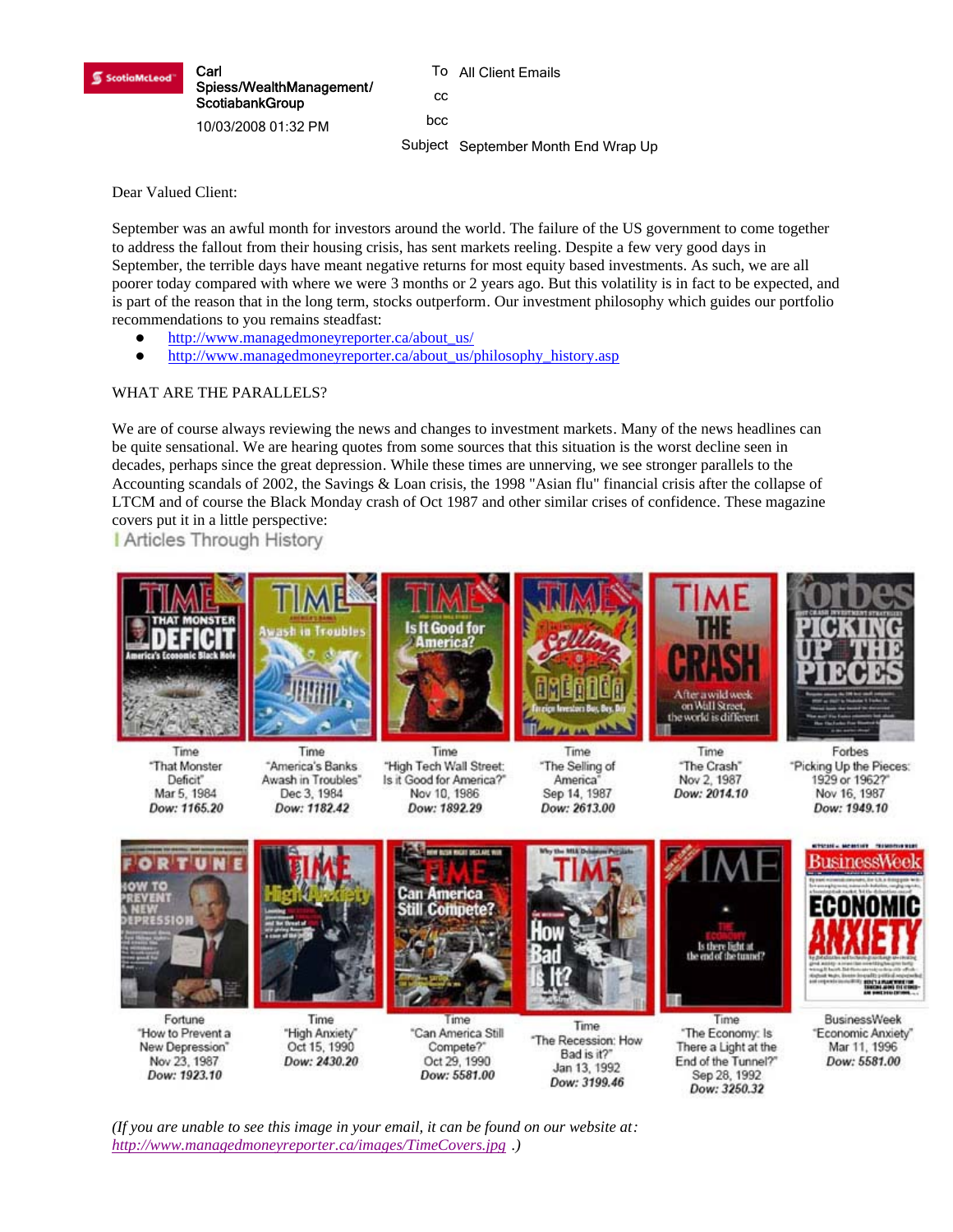Of course, there is no guarantee that there will be a recovery in the immediate future, but there has been every time in the past - even just looking 12 or 24 months later as shown in the chart below. We will suggest that this time, it is just as scary as those past crises, but are not convinced that the end is nigh, despite the number of pundits who are convinced that the spiral of declining prices has just begun.





*(If you are unable to see this image in your email, it can be found on our website at: http://www.managedmoneyreporter.ca/images/PostCrisisReturns.gif .)*

# WHAT ARE WE DOING IN OUR OWN ACCOUNTS - WHAT IS WARREN BUFFETT DOING?

In fact I felt that based on historical valuations, last week's lows presented a buying opportunity - as did Warren Buffett, who has also been buying recently. I added to my equity exposure late last week, not necessarily because I am anywhere near 100% confident that we have "hit bottom", but more that my asset allocation now is (sadly) a bit lower in equity, and thus to rebalance - equities need to be purchased. Many global "sovereign wealth funds" have also been large buyers on these recent declines.

We will admit that things still look scary, but Sir John Templeton said the best time to invest is the point of maximum pessimism. By the time that things look good again, the opportunity has passed.

*"The shortest interval of time measurable by man is between the moment when it's too soon to buy stocks, and the moment when it's too late."* 

- John Manley

### APPROACHING RETIREMENT?

For someone in or approaching their retirement income years, we generally try to ensure that clients have enough in 1-5 year guaranteed investments that they will not need to sell out of equities at low prices. We would be pleased to review your asset allocation and projected income stream to ensure the balance between guaranteed and equity